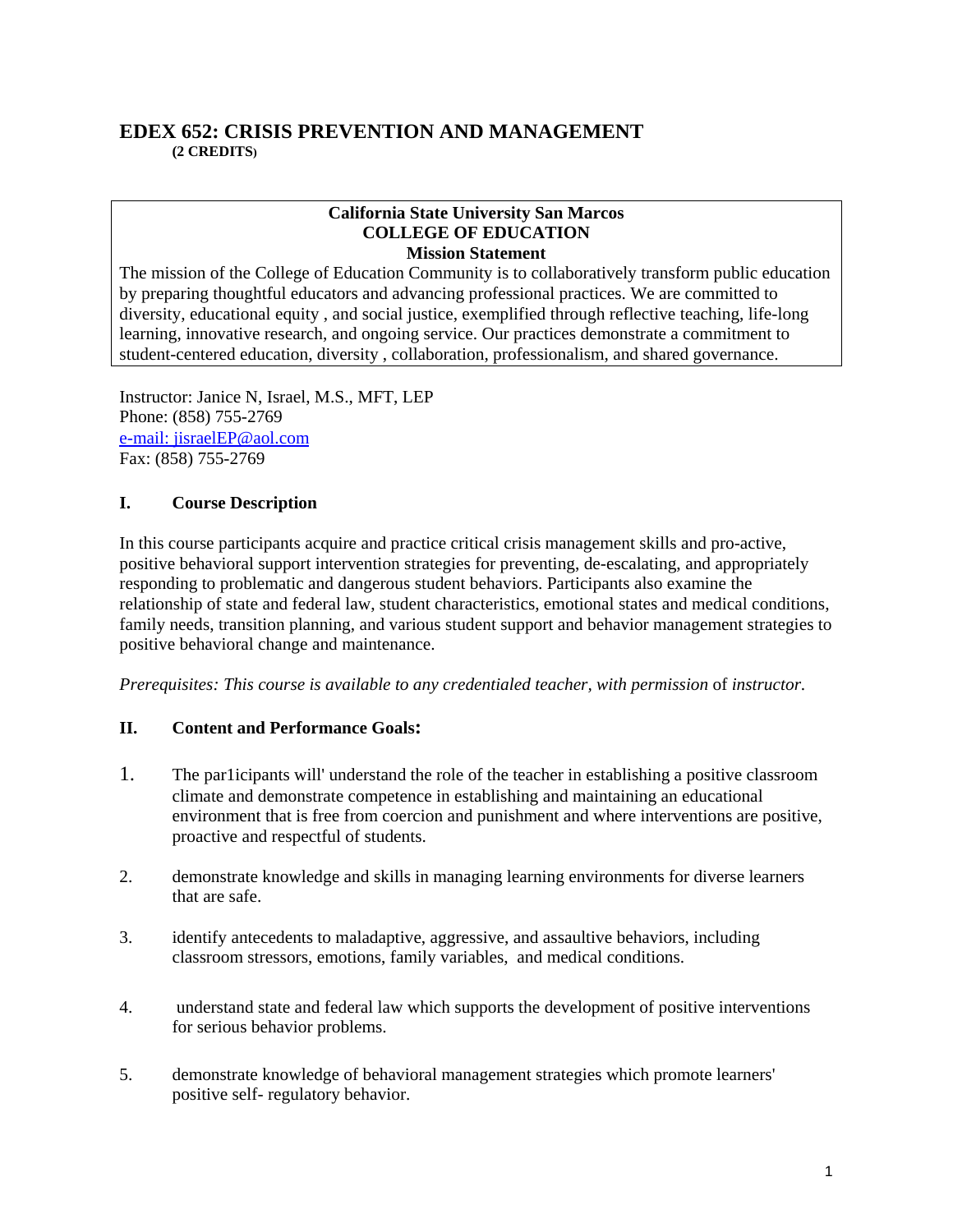6. demonstrate the ability to design and implement positive behavioral support plans and interventions based on functional analysis assessments by a) conducting a functional analysis of problem behaviors, b) applying specific positive strategies for intervening with problem behaviors, and c) monitoring and evaluating the effectiveness of the intervention. demonstrate skill in applying interventions for safe and effective crisis management.

#### **III. Professional and Administrative Requirements**

- 1. Attend all class sessions. Be on time. Please call the instructor when you are unable to attend class or when you will be late. It is the policy of the CSUSM College of Education that any student who misses 20% or more of class time or class sessions may not receive a passing grade for a course.
- 2. "Person-first" language (e.g., "Student with Down Syndrome" rather than "Down Syndrome student;" "Johnny who happens to have Down Syndrome" rather "My Down Syndrome student") must be used throughout all written and oral assignments and discussions.
- 3. Word process all written documents. Keep a copy of all of your work. You will want these copies for your records and for potential future use as professional portfolio entries.
- 4. Complete and hand in all assignments on the due dates for full credit. If you have extraordinary circumstances that impact completion of your assignments, please let the instructor(s) know. Any time that you have questions or concerns, please contact the instructor(s) immediately.
- 5. Participate in class discussions and group activities and demonstrate positive interpersonal skills with classmates and guests.
- 6. Select a class "buddy" to ensure that you receive handouts and information when you must miss class. Buddy: Telephone: Fax: e-mail: Address:.

#### **Activities and instructional methods for realizing objectives:**

class discussions group work lectures readings observations demonstrations & modelling of techniques role plays guided practice and feedback case history reviews applied use of behavior evaluation instruments

#### **Evaluation of attainment of these knowledge bases and skills:**

attendance punctuality participation in class role-play performance group final exam collaborative activities assessment outcomes

#### **IV. What Books and Materials Do I Need For Class?**

Readings, manuals, lecture guides, case studies. www.preschoolfun.com

#### **Recommended Reading** (no required text)

Browning-Wright, D., Gurman, H.B., & the Calif. Assoc. of School Psychologists/Diagnostic Center So. Calif. Positive Intervention Task Force (1998). Positive intervention for serious behavior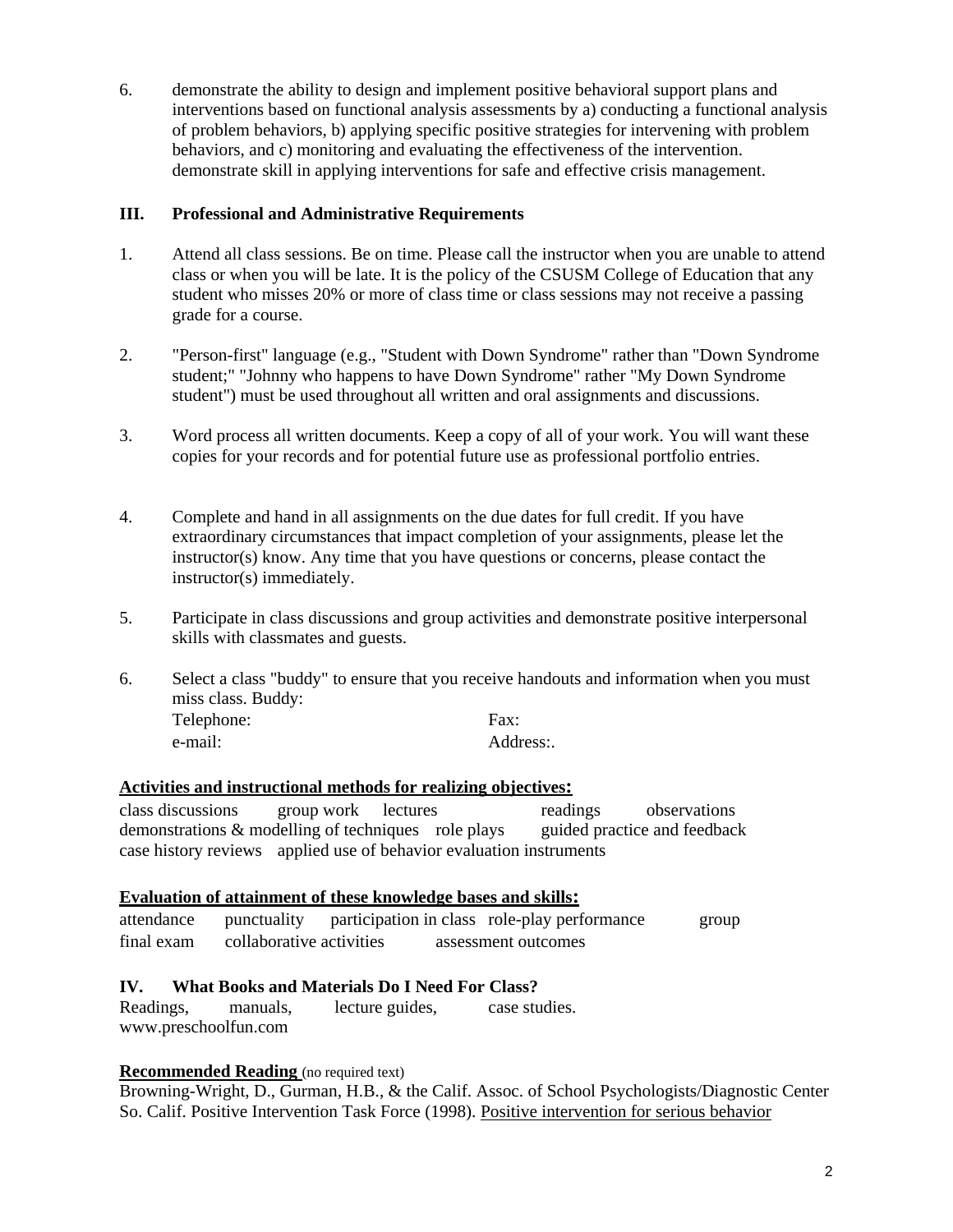problems: Best practices in implementing the Hughes Bill(AB 2586) and the positive behavioural intervention regulations. (Revised Edition) Sacramento: California Department of Education.

#### **V Scholastic Requirements**

#### **Grading Scale (in Percentages):**

| $A: 94-100$                  | $A - 92 - 93$ | $B+: 89-91$                                                                                                                                                                         | <b>B:</b> 86-88 | $B-: 84-86$ | $C_{+}$ : 81-83 |  |
|------------------------------|---------------|-------------------------------------------------------------------------------------------------------------------------------------------------------------------------------------|-----------------|-------------|-----------------|--|
| <b>Criteria for Grading:</b> |               |                                                                                                                                                                                     |                 |             |                 |  |
| A (Excellent):               |               | Performance at the highest level, showing sustained excellence in<br>meeting all course objectives and requirements and exhibiting an<br>unusual degree of intellectual initiative. |                 |             |                 |  |
| B (Good):                    |               | Performance at a high level, showing consistent and effective<br>achievement in meeting course objectives and requirements.                                                         |                 |             |                 |  |
| $C$ (Satisfactory $\}$ :     |               | Performance at an adequate level, meeting the basic objectives and<br>requirements of the course.                                                                                   |                 |             |                 |  |

#### **NOTE: The minimum acceptable grade for a course in the professional education credential sequence is C+. A "B" average must be maintained for continuation in the program.**

#### **Class Attendance and Participation (10 maximum points)**

This course consists of 6, 4-hour class sessions and at least one individual conference. Regular and punctual attendance is required. This class is interactive in nature, and the in- class experiences and discussions are difficult if not impossible to recreate. Additionally, each class member is expected to practice exemplary collaborative teaming and participatory behavior. To reinforce the program's commitment to the development of professional interpersonal skills, students earn points each class for: a) arriving on time; b) returning from breaks on time; c) staying for all of the class; and d) fully participating and cooperating with classmates, instructors, and guests. Participants who arrive late, departs early, engage a "non-collaborative" behavior, or fail to have assignments prepared on time can expect to receive less than the maximum points for a class or an assignment.

# **College of Education Attendance Policy**

Due to the dynamic and interactive nature of courses in the COE, all students are expected to attend all classes and participate actively. At a minimum, students must attend more than 80% of class time or s/he may not receive a passing grade for the course at the discretion of the instructor. Should you have extenuating circumstances, talk with the instructor immediately.

#### **Functional Analysis Assessment (20 maximum points)**

Each student will be required to individually conduct a functional analysis assessment for an individual with severe behavioral challenges. Forms for completing this assignment will be provided in class. Performance criteria will include but not be limited to the following:

- 1. Clear understanding and expression for the motivation of the behavior.
- 2. Clear definition and description of all ecological factors.
- 3. Efficiency of strategies used in the analysis of behavior.
- 4. Accurate definition and description of the behavior.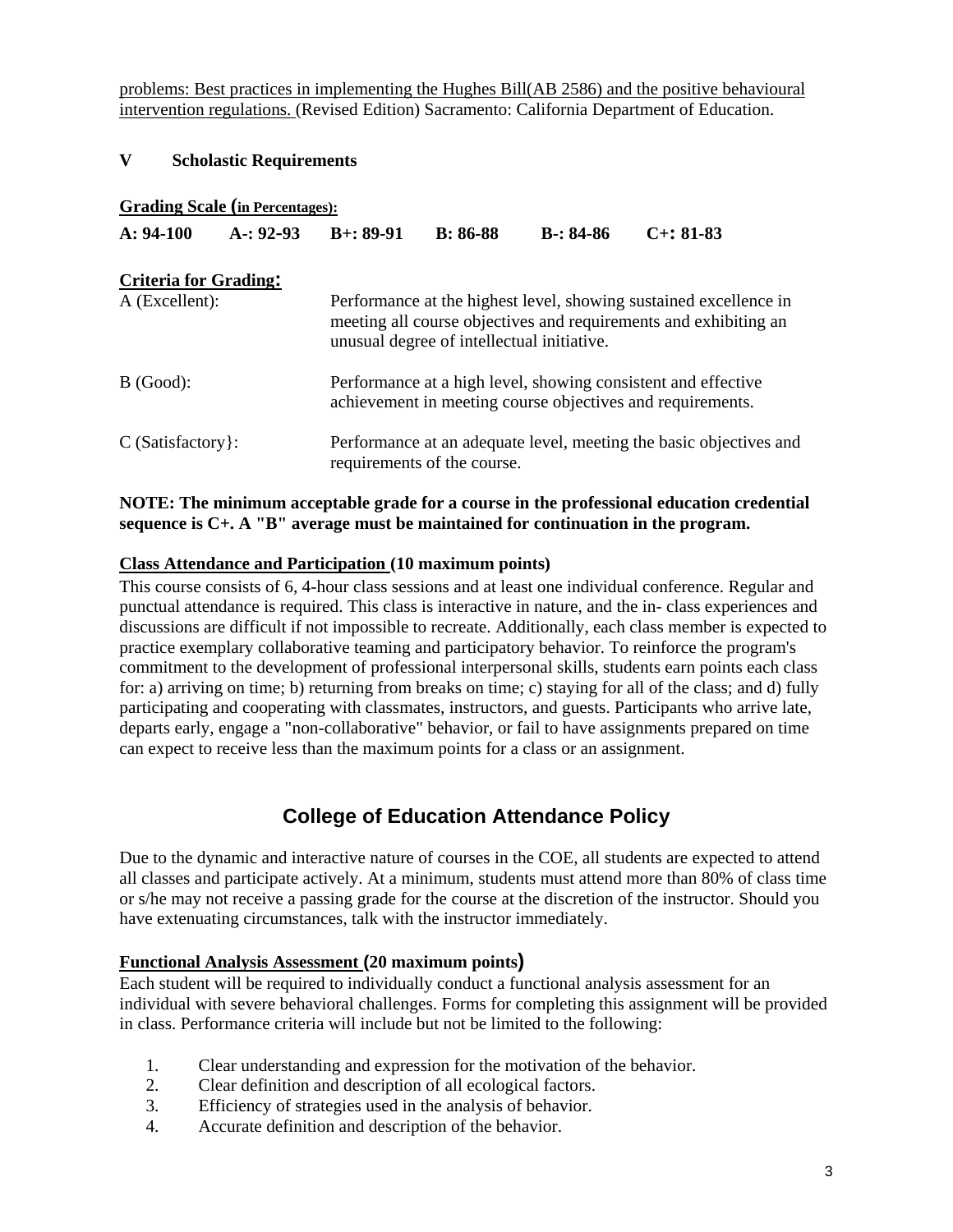- 5. Accurate description of history of behavior and previous interventions.
- 6. Complete description of possible positive reinforcers.

## **Behavior Intervention Plan (40 maximum points)**

Each student will develop a behavior intervention plan based upon information from the functional analysis assessment. .Forms for completing this assignment will be provided in class. Performance criteria will include but not be limited to the following:

- 1. Clear, concise, and accurate Functional Analysis Assessment Summary.
- 2. Accurate delineation of baseline data for both maladaptive and adaptive replacement behaviors.
- 3. Quality, practicality, and creativity of intervention strategies.
- 4. Ease of implementation of strategies.
- 5. Relationship of strategies to the student's determined needs and strengths.
- 6. Ease for implementing a fading out procedure.
- 7. Ease of data collection system.
- 8. Quality of relationship and data collected and student's goals.
- 9. Readily understandable to classroom teacher, student, family, and others.
- 10. Supports and develops a child's self-esteem and dignity.

# **CRISIS-PLUS\* Training (30 maximum points)**

# **\*Crisis Response Intervention Strategies In Schools-Prevention Logic Under Stress**

(Certificate awarded upon successful completion of training)

Each student will demonstrate the skills to intervene in a crisis situation using the most appropriate intervention strategy for the behavior. Performance assessment will be based up participant's engagement in all activities which included role-plays, observations, and anecdotal competence. (15 maximum point)

Each student as a member of a team will develop a response plan for three typical sample crisis situations. Performance criteria will include but not be limited to the following: (15 maximum points)

- 1. The level of appropriate response to the severity of behavior.
- 2. Relationship of response to the student's determined needs and strengths.
- 3. Demonstrated understanding of a student's motivation.
- 4. Match staff response to student's motivation for behaviors.
- 5. Appropriate timing of responses during escalation cycle.

#### **TENTATIVE SCHEDULE**

| August    | $26^{\text{th}}$ | Introduction/Overview Hughes Bill           |
|-----------|------------------|---------------------------------------------|
| September | $Q^{th}$         | <b>Functional Analysis Assessments</b>      |
| September | $23^{\text{rd}}$ | Developing Behavior Intervention Plans      |
| October   | $14^{\text{th}}$ | Proactive Intervention Strategy Development |